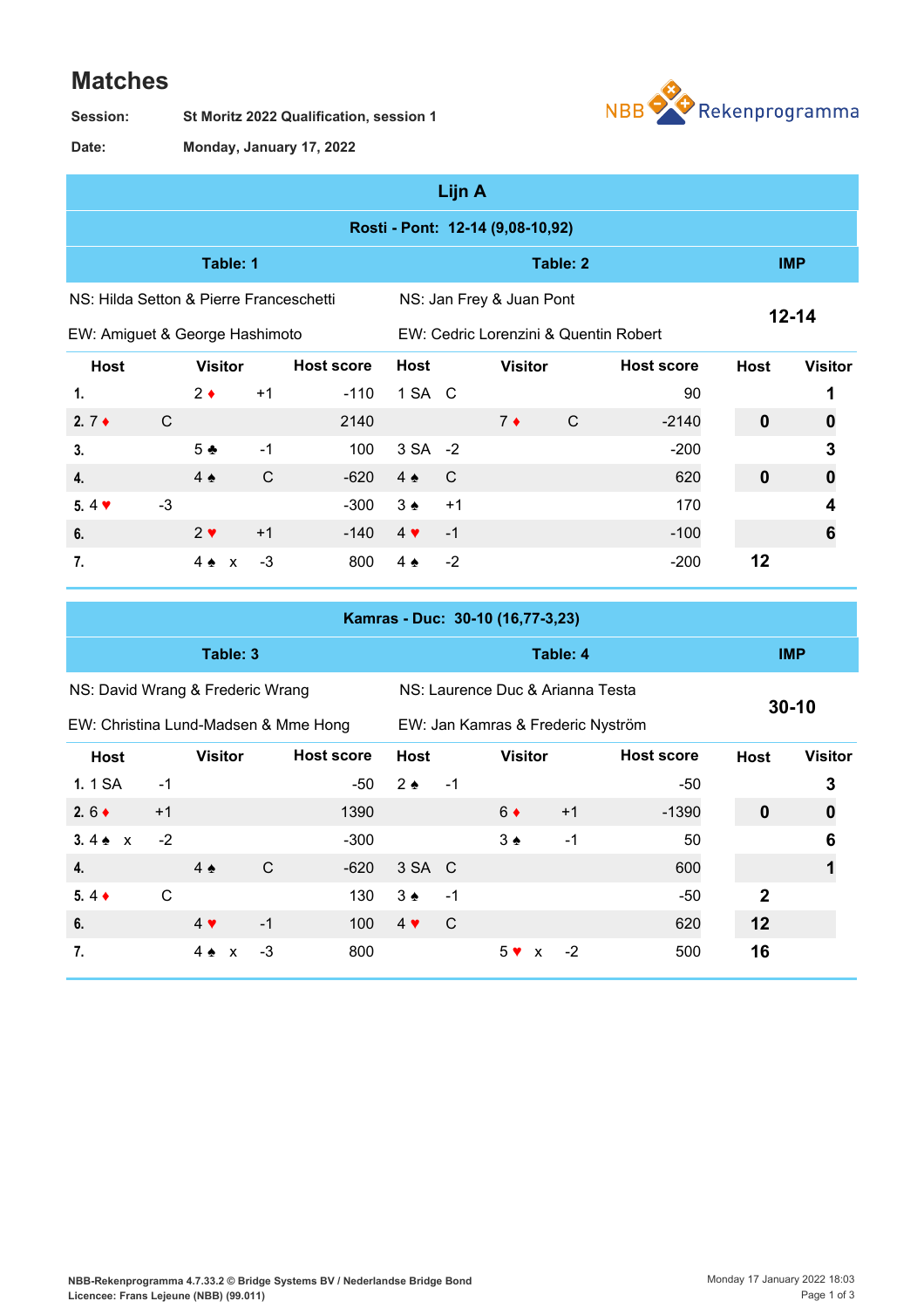|                                  |      |                |      |                   |                 |   |      | Tosca - Saesseli: 10-18 (6,69-13,31) |                                          |                                       |             |                |
|----------------------------------|------|----------------|------|-------------------|-----------------|---|------|--------------------------------------|------------------------------------------|---------------------------------------|-------------|----------------|
|                                  |      | Table: 5       |      |                   |                 |   |      |                                      | Table: 6                                 |                                       |             | <b>IMP</b>     |
| NS: Bob Drijver & Sjoert Brink   |      |                |      |                   |                 |   |      |                                      | NS: Clement Maamarbachi & Vasili Vroutis |                                       |             |                |
| EW: Irene Saesseli & Mme Vincent |      |                |      |                   |                 |   |      |                                      |                                          | EW: Berend van den Bos & Rob Lindeman | $10 - 18$   |                |
| Host                             |      | <b>Visitor</b> |      | <b>Host score</b> | <b>Host</b>     |   |      | <b>Visitor</b>                       |                                          | <b>Host score</b>                     | <b>Host</b> | <b>Visitor</b> |
| 1.                               |      | 1 SA           | $+1$ | $-120$            | 2 SA C          |   |      |                                      |                                          | 120                                   | $\mathbf 0$ | 0              |
| 2.6 $\bullet$                    | $+1$ |                |      | 1390              |                 |   |      | $7 \bullet$                          | $\mathsf{C}$                             | $-2140$                               |             | 13             |
| 3.                               |      | $5 + x$        | $-1$ | 200               |                 |   |      | $4 \triangleleft$                    | $-2$                                     | 100                                   | 7           |                |
| $\overline{4}$ .                 |      | $4 \triangle$  | C    | $-620$            | $4 \triangle$   | C |      |                                      |                                          | 620                                   | 0           | 0              |
| $5.4 \bullet$                    | $-1$ |                |      | $-100$            |                 |   |      | $4 \bullet$                          | $-2$                                     | 200                                   | 3           |                |
| 6.                               |      | $3 \vee$       | $+1$ | $-170$            | $2 \bullet$     |   | $+3$ |                                      |                                          | 150                                   |             |                |
| 7.5 $\blacktriangledown$         | С    |                |      | 650               | $4 \cdot x - 3$ |   |      |                                      |                                          | $-800$                                |             |                |
|                                  |      |                |      |                   |                 |   |      |                                      |                                          |                                       |             |                |

|                                     | Abouchanab - Borewicz: 44-17 (18,19-1,81) |            |
|-------------------------------------|-------------------------------------------|------------|
| Table: 7                            | Table: 8                                  | <b>IMP</b> |
| NS: Adam Wildavsky & Haig Tchamitch | NS: Marek Borewicz & Niewiadomski         |            |

EW: Kalita & Michalovski

EW: Bachar Abou Chanab & Stephane Magnuss

```
44-17
```

| <b>Host</b>              |   | <b>Visitor</b> |      | <b>Host score</b> | Host              |                | <b>Visitor</b> |      | <b>Host score</b> | <b>Host</b> | <b>Visitor</b> |
|--------------------------|---|----------------|------|-------------------|-------------------|----------------|----------------|------|-------------------|-------------|----------------|
| 1.                       |   | 3 SA           | C    | $-400$            | $1 SA + 1$        |                |                |      | 120               |             |                |
| 2. $7 \triangleleft$     | C |                |      | 2140              |                   |                | $6 \bullet$    | $+1$ | $-1390$           | 13          |                |
| $3.3 \triangle$          | C |                |      | 140               | 4 ♣               | $\overline{C}$ |                |      | 130               |             |                |
| 4.                       |   | 4 SA           | $-3$ | 300               | $3 SA +2$         |                |                |      | 660               | 14          |                |
| 5.                       |   | $4 \triangle$  | $-2$ | 100               | $3 \triangleleft$ | $-2$           |                |      | $-100$            | 0           | 0              |
| 6.                       |   | $4 \vee$       | C    | $-620$            | $2 \cdot$         | $+2$           |                |      | 170               |             | 10             |
| 7.5 $\blacktriangledown$ | C |                |      | 650               | $4 \triangle$     | $-2$           |                |      | $-200$            | 10          |                |

|                                      |              |                |      | Bridge24.Mixed - Lang: 32-13 (16,53-3,47)                                      |               |                 |                |           |                                          |             |                |
|--------------------------------------|--------------|----------------|------|--------------------------------------------------------------------------------|---------------|-----------------|----------------|-----------|------------------------------------------|-------------|----------------|
|                                      |              | Table: 9       |      |                                                                                |               |                 |                | Table: 10 |                                          |             | <b>IMP</b>     |
| NS: Bartosz Chmurski & Igor Chalupec |              |                |      |                                                                                |               |                 |                |           | NS: Francis Lang & Roeland Wilhelmy Berg |             |                |
|                                      |              |                |      | EW: Heimo Adelsberger & Renate Adelsberger  EW: Anna Sarniak & Danuta Kazmucha |               |                 |                |           |                                          |             | $32 - 13$      |
| <b>Host</b>                          |              | <b>Visitor</b> |      | <b>Host score</b>                                                              | <b>Host</b>   |                 | <b>Visitor</b> |           | <b>Host score</b>                        | <b>Host</b> | <b>Visitor</b> |
| 1. 1 SA                              | $-3$         |                |      | -150                                                                           |               | $1 SA + 1$      |                |           | 120                                      |             |                |
| 2. $7 \div$                          | $\mathsf{C}$ |                |      | 2140                                                                           |               |                 | 6 SA           | C         | $-1440$                                  | 12          |                |
| 3.3 <sub>2</sub>                     | $\mathsf{C}$ |                |      | 140                                                                            | $4 \cdot$     | C               |                |           | 130                                      | 7           |                |
| 4.                                   |              | $4 \triangle$  | C    | $-620$                                                                         | $4 \triangle$ | C               |                |           | 620                                      | $\mathbf 0$ | 0              |
| 5.4 $\blacktriangledown$             | $-3$         |                |      | -300                                                                           | $3 \triangle$ | $-1$            |                |           | -50                                      |             | 8              |
| 6.                                   |              | $4 \vee$       | $-2$ | <b>200</b>                                                                     | $4 \vee$      | C               |                |           | 620                                      | 13          |                |
| 7.4 $\blacktriangledown$             | $+1$         |                |      | 650                                                                            |               | $4 \cdot x - 3$ |                |           | $-800$                                   |             |                |